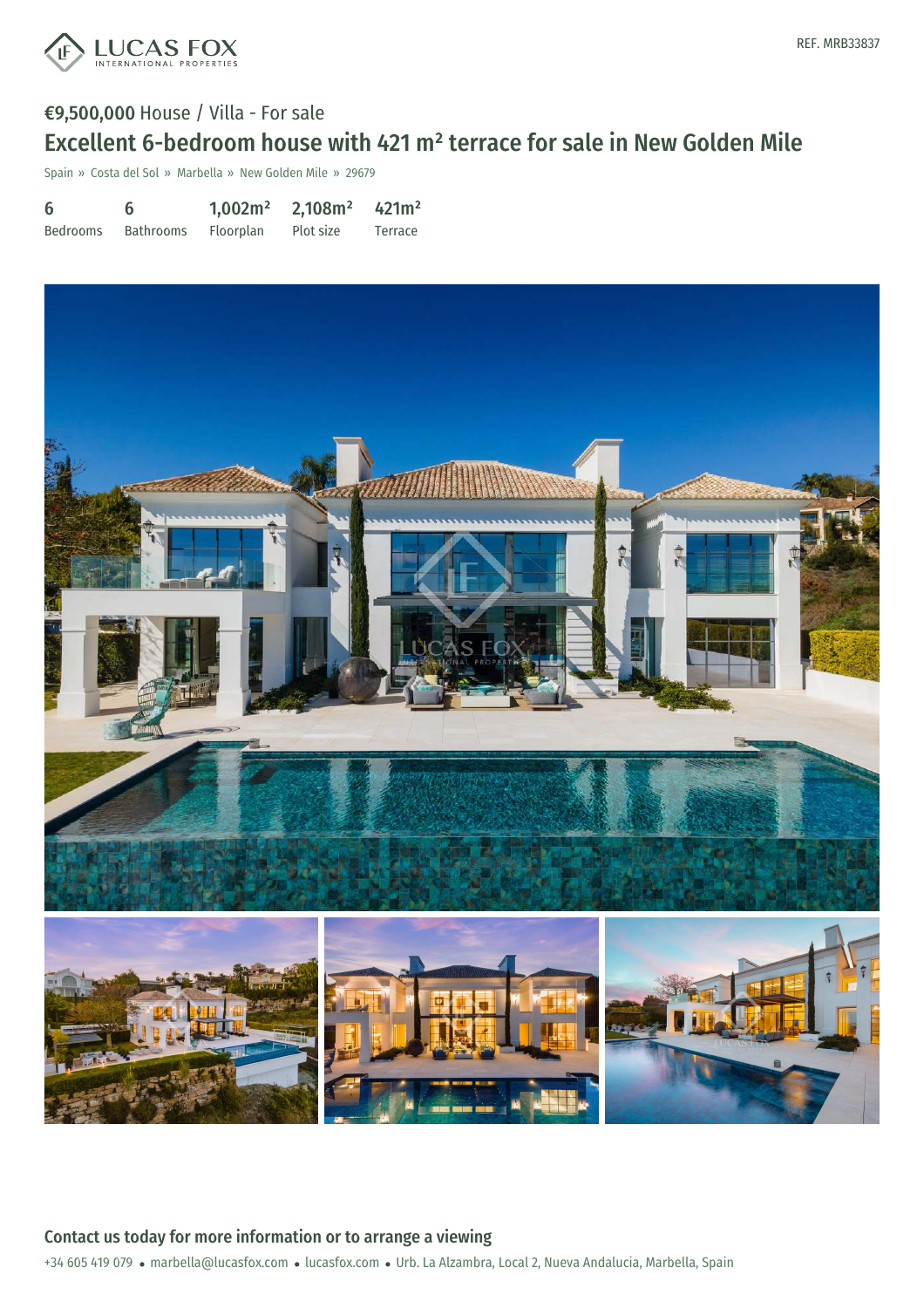

# €9,500,000 House / Villa - For sale Excellent 6-bedroom house with 421 m² terrace for sale in New Golden Mile

Spain » Costa del Sol » Marbella » New Golden Mile » 29679

| 6               |                  | 1,002m <sup>2</sup> | 2,108m <sup>2</sup> | 421m <sup>2</sup> |
|-----------------|------------------|---------------------|---------------------|-------------------|
| <b>Bedrooms</b> | <b>Bathrooms</b> | <b>Floorplan</b>    | Plot size           | Terrace           |

#### OVERVIEW

#### Magnificent 6-bedroom villa for sale in Los Flamingos, Marbella in a 2018 m² plot. Frontline golf with spectacular sea views.

This property boasts unparalleled design and unrivalled construction quality, with incredible front-row panoramic views towards Los Flamingos golf course and the sea.

Sitting on one of the best plots in Los Flamingos, a rising luxury residential community between Estepona and Marbella, this state-of-the-art villa features a stunning zero-edge pool, bespoke interiors curated by a renowned French designer, high-quality fixtures and finishes, and lush landscaping.

Welcomed by an impressive double-height living area with expansive windows, a contemporary open floor plan and exceptional indoor-outdoor living.

Complete with 6 bedrooms, including a spectacular master bedroom with magnificent sea views, substantial custom-designed walk-in closet leading into the luxurious Calacatta Gold marble bathroom.

The spacious basement has been created for leisure and entertainment, with multiple lounge areas. A distinctive and private property, making this a unique opportunity for the most discerning owner.



[lucasfox.com/go/mrb33837](https://www.lucasfox.com/go/mrb33837)

Mountain views, Garden, Swimming pool, Terrace, Private garage, High ceilings, Natural light, Parking, Underfloor heating, Air conditioning, Alarm, Balcony, Barbecue, Built-in wardrobes, Chill out area, Domotic system, Double glazing, Equipped Kitchen, Exterior, Heating, Storage room, Utility room, Views

+34 605 419 079 · marbella@lucasfox.com · lucasfox.com · Urb. La Alzambra, Local 2, Nueva Andalucia, Marbella, Spain